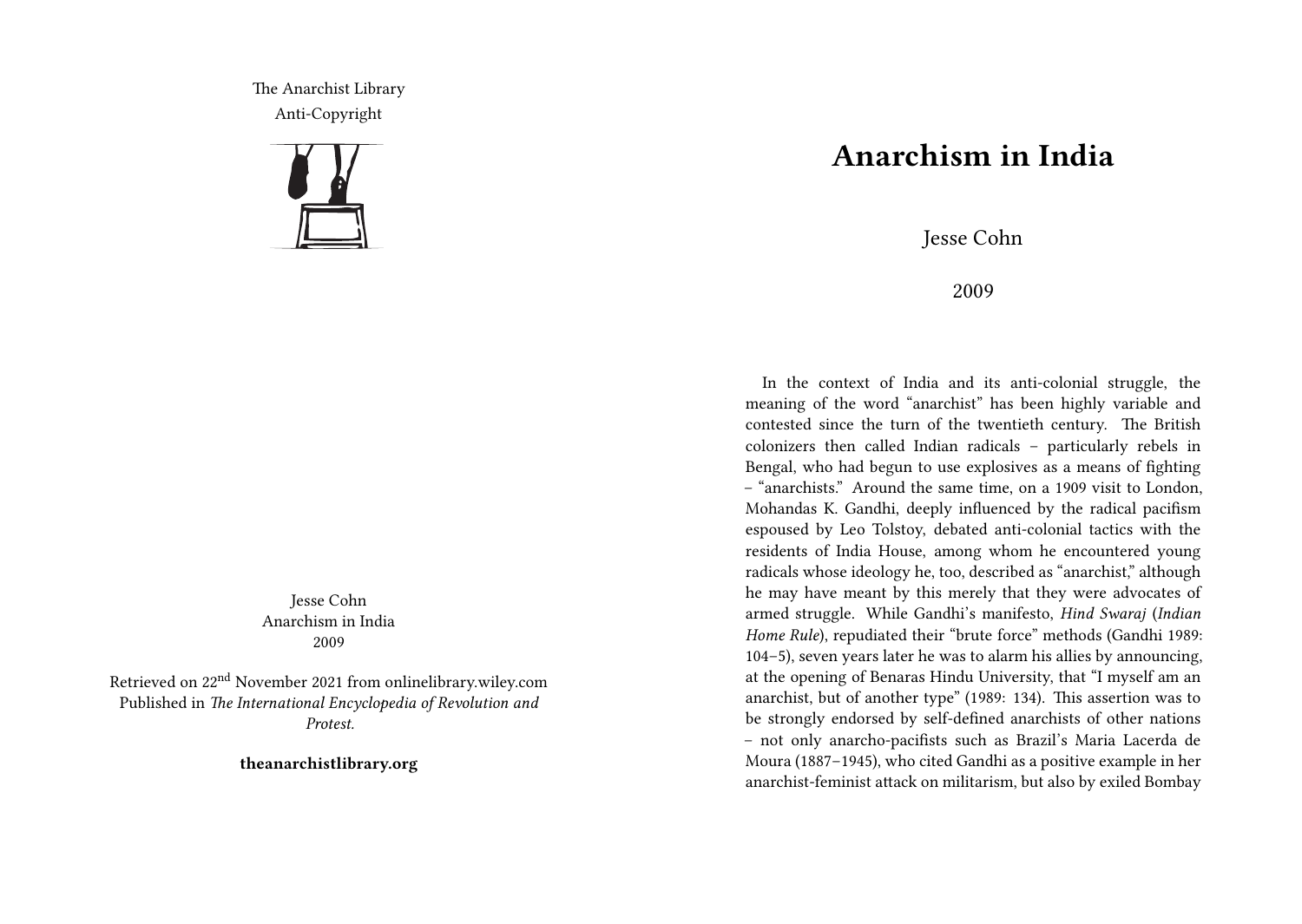radical Mandayam Prativadi Bhayankara Tirumal Acharya (a.k.a. M. P. T. Acharya, 1888–1954).

Writing for the American anarchist journal *Man!* in 1933, Acharya described Gandhi's 1930 civil disobedience campaign against the Raj salt laws in glowing terms: "In the salt-making protest, Gandhi acted like an Anarchist tactician of the first magnitude… That day we must reckon as the birth of popular Anarchy in the world – not only in India. He planted the seed of Anarchism – even if he did not want or know it" (Acharya 1947: 2). These "claims" were greeted with frank skepticism on the part of the editor, Marcus Graham (a.k.a. Shmuel Marcus, 1893–1985), and while British anarchist Albert Meltzer (1920–96) praised Acharya for "striving on his own in the whole sub-continent to establish a movement," he nonetheless spoke for many other western anarchists in deprecating Gandhi's "cult of extreme non-violence" as elitist, a moralistic "check" on authentically popular rebellions (Meltzer 2000: 32). To such charges, Geoffrey Ostergaard replies that Gandhian non-violence indeed represents "an indigenous *Indian* anarchism and not one of the varieties of *Western* anarchism imported into India," adding that "if Western anarchists do not recognize Indian anarchism when they see it, this merely exposes their unconscious Eurocentric perspective" (in Sonnleitner 1988: viii). Finally, many of the Indians whom Acharya and Ostergaard call "anarchists" have firmly rejected the label as a derogatory term applied to them by colonial discourse. With all of these caveats, however, Indian history bears the traces of two distinct anarchisms.

The best known of these is that of Gandhi and the Sarvodaya movement, which shares with western anarchisms a rejection not only of militarism but of the distinction between means and ends, and a project of land collectivization (*Bhoodan* and *Gramdan*) in the context of a decentralist economic strategy, as well as "a critique of both Bolshevik Communism and Welfare State Socialism, the espousal of community action and the notions of direct participatory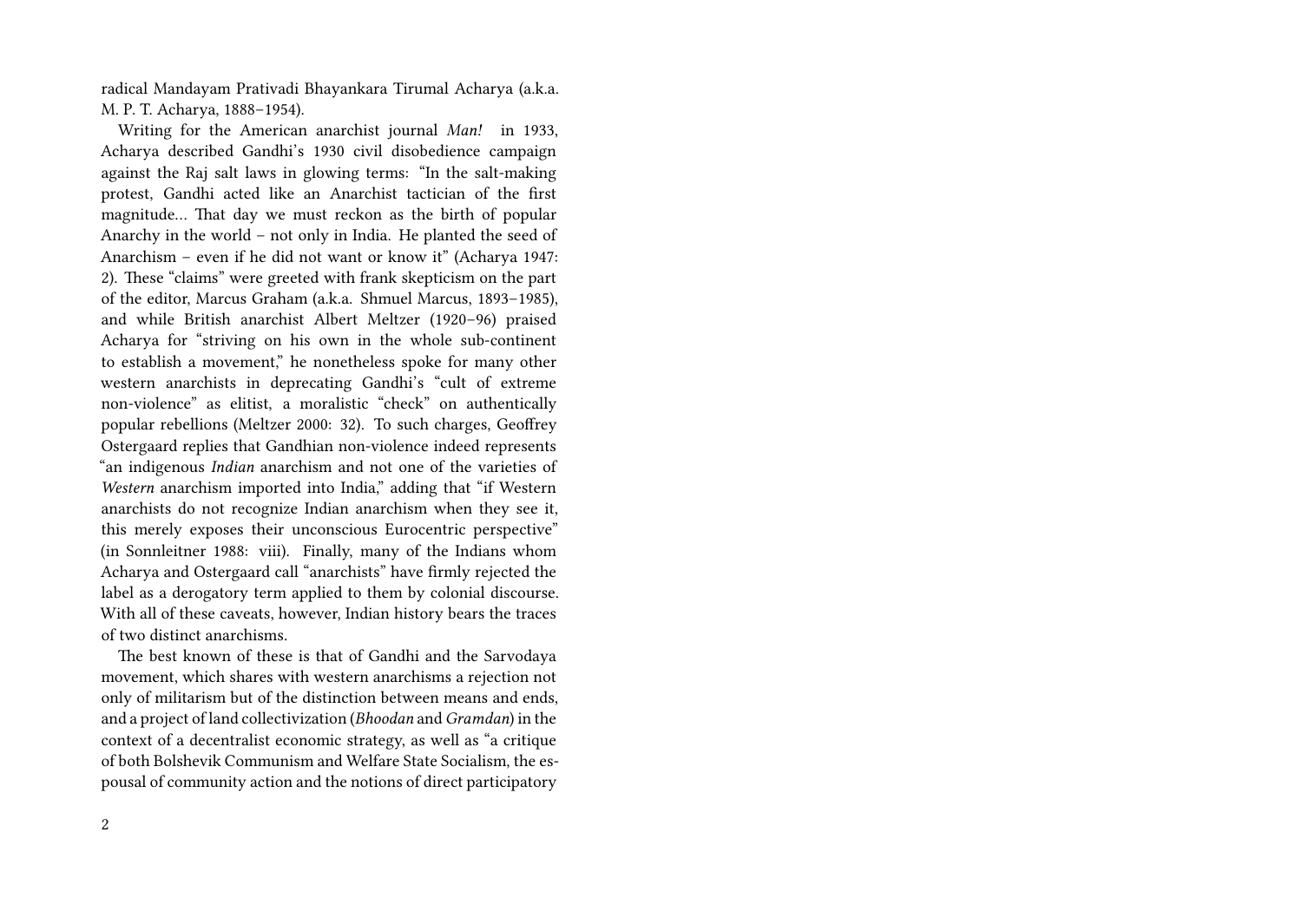democracy, 'people's power,' and 'the politics of the people,' as distinct from 'the politics of the State' and party politics" (Ostergaard 1971: 148; Ostergaard in Sonnleitner 1988: viii). It is distinct from most western anarchisms in founding this program not on a refusal of religion as a source of oppression, but an embrace of religion as a source of collective spirit, which has entailed an anti-materialist asceticism, even a "puritanical character," entirely at odds with the hedonism and sexual libertarianism of Lacerda de Moura and her counterparts (Ostergaard 1971: 156–7).

A second, far smaller anarchist current has consisted in a number of Indian radicals who took on board the ideas of western anarchists. Among these were two of the young men Gandhi may have met at India House: Lala Har Dayal (a.k.a. Lala Hardayal, 1884– 1939) and M. P. T. Acharya. Har Dayal, who had begun flirting with anarchist ideas as early as 1907, was inspired by the example of the Mexican anarchists Ricardo and Enrique Flores Magón on his visit to America in 1911, infusing anarchist ideas into his Ghadar ("Rebellion") movement for Indian independence. Settling for a time in California, Har Dayal established a Bakunin Institute in 1913, but was subsequently forced to flee political persecution, taking refuge in Germany and later renouncing his radicalism.

Acharya began his political life with a lengthy exile in Europe and Central Asia, helping to found the Communist Party of India in Tashkent in 1920 before becoming disillusioned with Soviet-style communism and turning to the anarchosyndicalist views to which he had been exposed in London and Paris (Ralhan 1997: 119–20; Meltzer 2000: 128). A prolific writer, Acharya contributed to western anarchist publications such as the British *Freedom*, *Tierra y Libertad* in Mexico, and the French *Contre Courant* while corresponding with fellow Asian anarchists such as Yamaga Taiji (1892–1970). Bhagat Singh (1907–31), impressed by his reading of the history of European anarchists' "propaganda by the deed," rejected Gandhian non-violence as an inadequate tactic, calling for the assassination of colonial officials, and wrote a series of articles in 1928